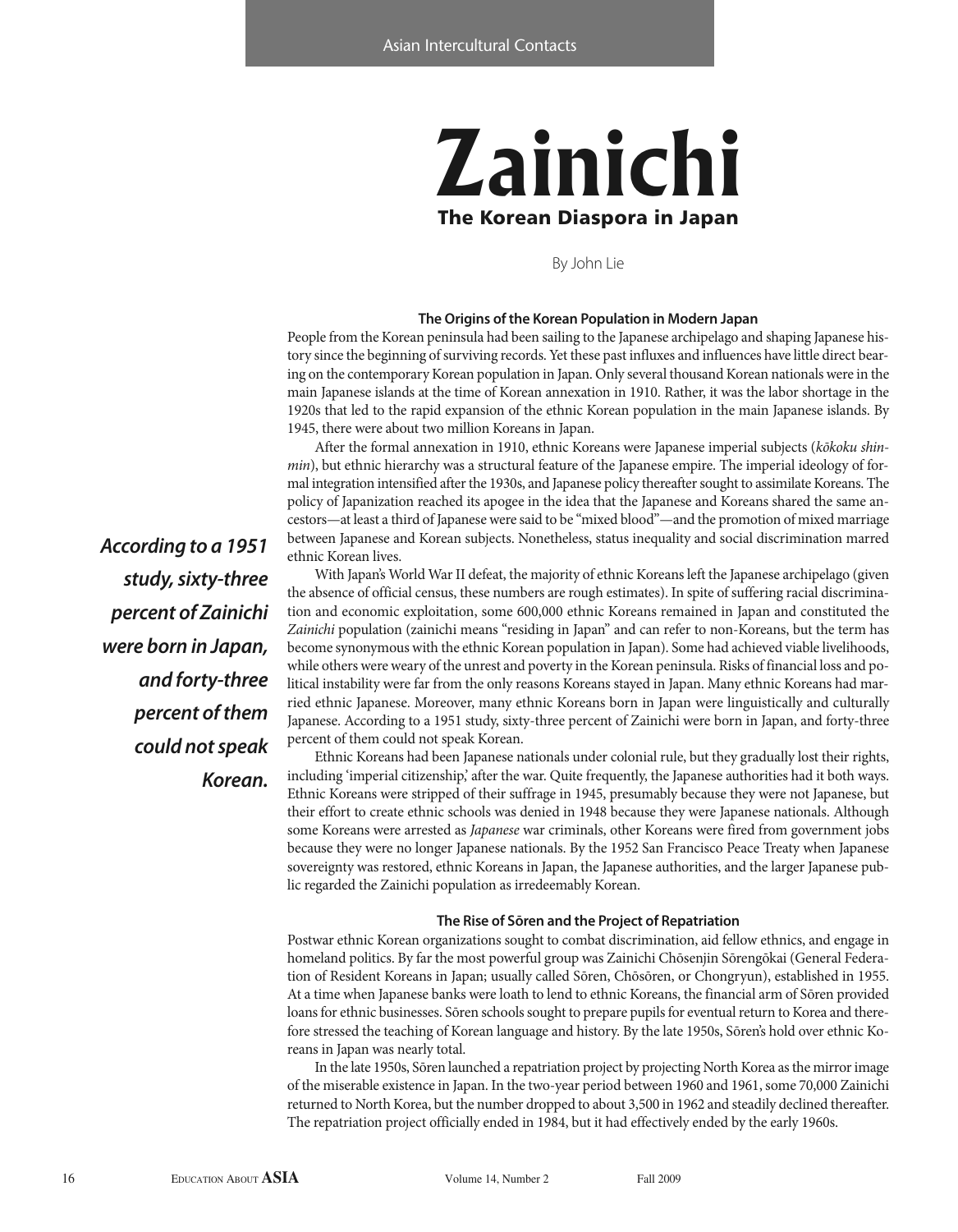

Population of Koreans in Japan between 1910 and 2010.

Image source: http://en.wikipedia.org/wiki/File:Population\_of\_Koreans\_in\_Japan.gif.

Why did the repatriation effort cease? Undoubtedly, many Koreans had simply chosen to stay in Japan. More importantly, the reality of North Korean poverty and autocracy blatantly contradicted the promise of paradise. Rapid economic growth in Japan that would continue unabated for another decade would merely seal the fate of Zainichi in Japan. The iron cage of Japanese life had begun to look like the golden cage by then: a cage, to be sure, but a comfortable one.

## **Zainichi Identification**

In spite of the unrealistic prospect, the ideology of return would long survive beyond the early 1960s. The false promise of colonial-era assimilation and the brute reality of contemporary discrimination left the future repatriation as the best hope for ethnic Koreans in Japan.

The 1965 Normalization Treaty between Japan and South Korea marked a major turning point. For ethnic Koreans in Japan, it provided incentives to seek South Korean citizenship, which would provide relatively secure footings in Japan, the relative freedom to travel abroad (and return to Japan), and access to Japanese medical and welfare benefits. The Treaty also signaled to the Korean population that unification was far from being imminent and increased the likelihood of prolonged, perhaps permanent, residence in Japan. This realization would in turn cause an irreversible decline in Sōren membership.

Why didn't Mindan—the ethnic organization affiliated with South Korea—become the dominant force among the Zainichi? The political and ideological rift between South Korea and the Zainichi population was deep and wide in the 1970s. Living in democratic Japan, many Mindan members found the South Korean government's human rights abuses unpalatable. The military dictatorship in South Korea alienated the Korean population in Japan.

## **Exclusion and Inclusion**

Between the end of the Korean War (1953) and the oil shock (1973)—symbolized by the 1964 Tokyo Olympics—Japan achieved phenomenal growth and popular democracy. However tentatively, ethnic Koreans became enmeshed in the dominant trends of Japanese society.

Nonetheless, job discrimination was an unquestioned fact in the postwar period. All public-sector jobs were reserved for Japanese nationals until 1972. Outside of baseball for boys and singing for girls, selfemployment in the ethnic economy, whether scrap recycling or running yakiniku (Korean-style barbecue) restaurants, was regarded as the fated lot of Koreans in Japan. Ironically, employment discrimination spurred ethnic Koreans toward entrepreneurial pursuits, and though most of the establishments were modest, some became remarkable successes, such as Lotte and Softbank.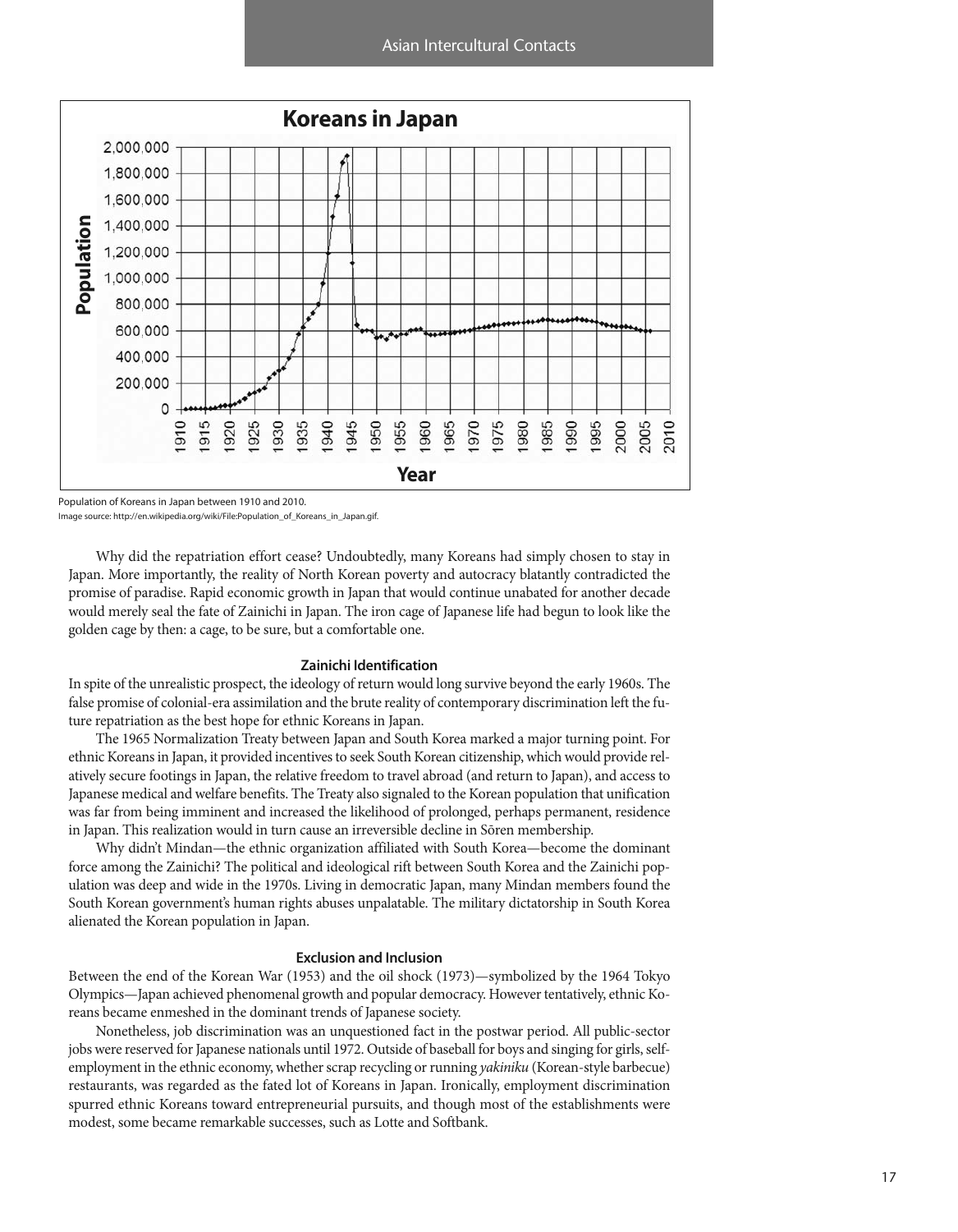Beyond employment discrimination, ethnic Koreans faced the exclusionary practice of national and local governments. Although the postwar Japanese Constitution guaranteed basic human rights, the Japanese welfare state systematically left them out as foreigners. In spite of equal treatment as taxpayers, nonnaturalized Koreans categorically lacked access to social welfare provisions, ranging from child support to old-age pensions.

Discrimination manifested itself at critical life junctures—education, employment, housing, and marriage. Government policy came close to apartheid or Jim Crow laws, but the Japanese stress was on excluding Koreans as "aliens" rather than establishing separate institutions.

### **Disrecognition**

*Self-hatred, hatred of things Korean, and guilt for hating the self and the group stirred many Zainichi psyches, damned to ponder endlessly on the irresolvable question of identity.*

Beyond the statistics and the structures of discrimination, what seared Zainichi consciousness was their fundamental illegitimacy—disrecognition, or lack of recognition—in postwar Japanese society. By recognition I refer to a complex of attributes—acknowledgement, acceptance, and respect—that endow people with a sense of rightful existence and legitimate life. In the prewar period, ethnic Koreans may have been deemed inferior, but they were recognized as a familiar group with their place in Japanese society. In the postwar period, though the legacy of colonial hierarchy was slow to dissipate, ethnic Koreans were often objects of dislike, disenfranchisement, and degradation: in short, disrespect and disrecognition.

The most blatant display of disrecognition was that the name of the group also served as a racial epithet (usually, there is a distinction between a "correct" name and a "racist" one). The baffling situation is expressed well by Fujiwara Tei, whose bestselling 1949 memoir depicted her family's arduous return to Japan after the end of the war: "We were called Japanese. No one got angry about it since it was obvious. Yet, when we called Koreans 'Koreans', they got very angry." What was puzzling to the colonizer was profoundly obvious to the colonized: Chōsen signified undesirable attributes and traits, e.g., the usual racist litany of dirty, smelly, lazy, and stupid. The Korean pronunciation of the name for Korea, after all, is Chosŏn, not Chōsen; only a Japanese person would employ what for native Korean speakers is an oddsounding word, a signifier of colonial conquest.

Be it language or food, things Korean were negated, and they became sources of shame. Self-hatred, hatred of things Korean, and guilt for hating the self and the group stirred many Zainichi psyches, damned to ponder endlessly on the irresolvable question of identity. An inferiority complex was pervasive, leading to a denial of Korean ancestry and to the unwelcome embrace of Japanese identity.

### **Which side are You on?**

The Zainichi population faced the infeasibility of returning to Korea, the implausibility of being Japanese, and the impossibility of being otherwise. Rather than assimilation or repatriation, Zainichi faced the choice between Japanization or Koreanization.

Only a minority pursued the ostensibly obvious path of naturalization. Throughout the 1960s, there were several thousand naturalization cases per year. It would be tempting to blame the xenophobic policies on the Japanese government. Between 1952 and 1985, the Japanese government projected an ethnoracially homogeneous vision of Japanese society—one race, one ethnicity, one nation. In effect only people who could claim blood descent, and preferably a pure one at that, deserved citizenship. Yet it would be misleading to focus solely on restrictive Japanese policies and practices. Having assimilated culturally, most ethnic Koreans hesitated to take the next step.

Zainichi resistance reflects not only the instinctive anti-Japanese sentiments, but also the nationalist mindset that precluded the possibility of a hybrid identity. The category of Korean American or Korean Canadian is widely accepted where the question of citizenship is decoupled from that of ethnic identification. Given the nationalist mindset that asserted a homogeneous Japan and Korea, the very possibility of an in-between identity was dismissed.

Colonial and historical memory made naturalization a gesture of national betrayal, an act of treason. Because naturalization required the adoption of Japanese-sounding names (based on approved Chinese characters) until the 1990s, it reprised the 1940 edict that outlawed non-Japanese names (sōshi kaimei). Naturalization also mandated compliance with the Japanese practice of household registration (koseki), which became transposed to the traditional Korean landlord practice of lineage registry (chokbo). Challenging the Confucian and Korean value of venerating ancestors, to Zainichi, naturalization implied a brutal uprooting of the family tree. Never mind that lineage registry was a province of the landed elite: the group that was underrepresented in the Zainichi population. More prosaically, Japan remained the ideo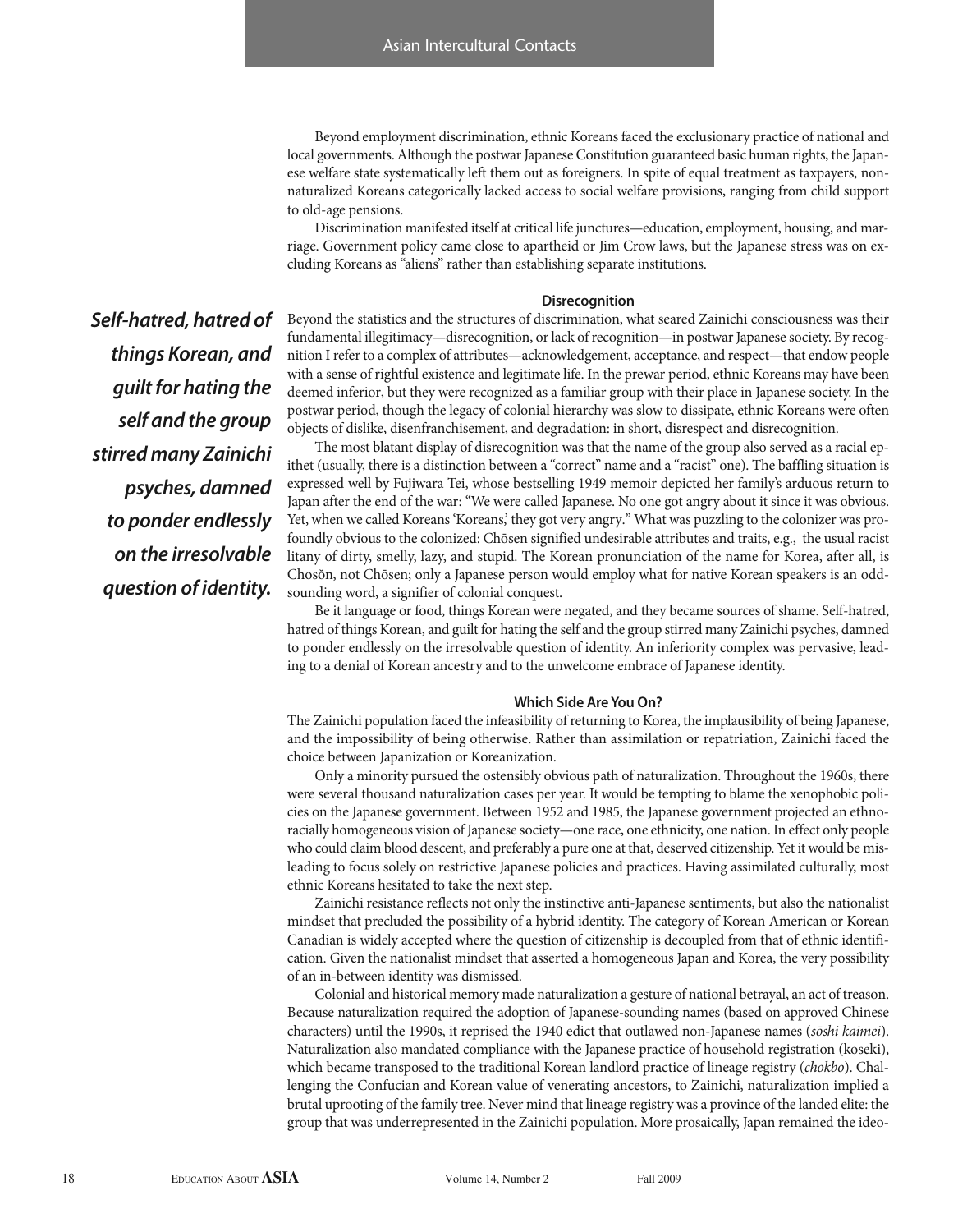logical enemy that had never atoned for its colonial-era brutalities, or continuing maltreatments and injustices, and therefore had not been exonerated.

Retaining Korean nationality was the only legitimate way to be Zainichi. This was literally true in the sense that the population figure of Zainichi depends on the census, which in turn only has categories for foreigners. Because neither the Japanese government nor social scientists systematically collect data on ethnic diversity, there are only Japanese nationals and Korean nationals. To be a Japanese citizen means to assume Japanese ethnicity as well. The logic of Japanese government demographers was shared by most ethnic Koreans.

The ideology of monoethnicity affected both ethnic Japanese and ethnic Koreans. The vocabulary of blood purity was frequently invoked by Zainichi to shun intermarriage and to resist naturalization. In effect, the belief in ethnic essence, presumably carried by "blood," accompanied the pursuit of purity.

*Unable or unwilling to return to Korea, but unwilling to become naturalized,* **passing** *became the default option for Zainichi.*

## **Passing as a Way of Life**

Unable or unwilling to return to Korea, but unwilling to become naturalized, passing became the default option for Zainichi. Because they were at once indistinguishable from ethnic Japanese and were discriminated against as Koreans, Zainichi could navigate everyday life in Japan by living as if they were Japanese. Unlike African Americans, not passing for Zainichi requires a decision to be out of the ethnic closet: one must consciously assert ethnic distinction by using a Korean name or divulging Korean ancestry. The documentary foundation of ethnic distinction expressed in everyday life as Korean name and Korean ancestry—is koseki. That is, beyond selfdisclosure, ethnic Koreans could be exposed by people with access to koseki, such as school officials or employers (and hence the possibility of blackmail). Passing, in this context, became a temporary expedient and ironically reproduced monoethnic ideology.

Consider the prevalence of Zainichi sports and music stars in the postwar period. That they were overrepresented in sports and entertainment is itself a product of employment discrimination, but they succeeded by concealing their ethnic ancestry. Perhaps the greatest hero in Japanese popular culture of the late 1950s was the ethnic Korean Rikidōzan, the professional wrestler, who was said to restore Japan's wounded pride by beating treacherous "foreign" (understood as "American") wrestlers. Rikidōzan was hardly alone in being at once popular in Japan and passing as Japanese. Whether to comply with the archaic tradition of the sumo world, or to prevent the loss of popularity, the sumo wrestler Tamanoumi (who attained the august rank of yokozuna, or grand champion) and the enka (Japanese "soul") singer Miyako Harumi, among many others, denied Korean descent. To prove their Japanese ancestry, they both claimed that their fathers, who were alive, well, and Korean, had passed away.

#### **The Politics of Recognition**

The possibility of claiming a Zainichi identity presented the third way beyond repatriation and assimilation. The most sensational manifestation, albeit expressed negatively, was the Kim Hiro or Sumatakyō Incident. In 1968, Kim Hiro (Kin Kirō) shot two Japanese gangsters and then held some eighteen people hostage for nearly four days. When he was given a chance to air his "motives," he spoke to the national media about ethnic discrimination: surely Kim's indictment of Japanese disrecognition reached a larger audience than any prior, and possibly later, Zainichi voice. Remarkably, he succeeded in coaxing an apology in front of national television from a police chief who had made a racist statement.

In fact, there was a harbinger of the Kim Hiro case: the Komatsugawa Incident. The eighteen yearold Ri Chin'u allegedly raped and killed two women in 1958, and was convicted and executed four years later. Although it is unclear whether he was in fact guilty of the crimes, it is clear that he became a notorious criminal. Arrested on the thirty-fifth anniversary of the post-Kantō earthquake massacre, when Japanese mobs massacred hundreds of Koreans as scapegoats, Ri faced the Japanese police, judiciary, and mass media that had entrenched preconceptions of Korean criminality.

Sensational violence came to exemplify the hopeless situation of Zainichi, but the two cases, a decade apart, shook some Japanese and many Zainichi people into considering and acting on the problematic status of Zainichi in Japanese society.

These individual harbingers would find collective expressions in the course of the 1970s. As assimilation advanced, ethnic identity was asserted. Most significantly, in 1970, Pak Chonsok sued Hitachi for dismissing him after the disclosure of his ethnic background. He won the ensuing lawsuit in 1974.



Poster of Rikidōzan. Image source: http://masterleemovies.wordpress.com/ 2007/12/28/wrestling-nostalgia/.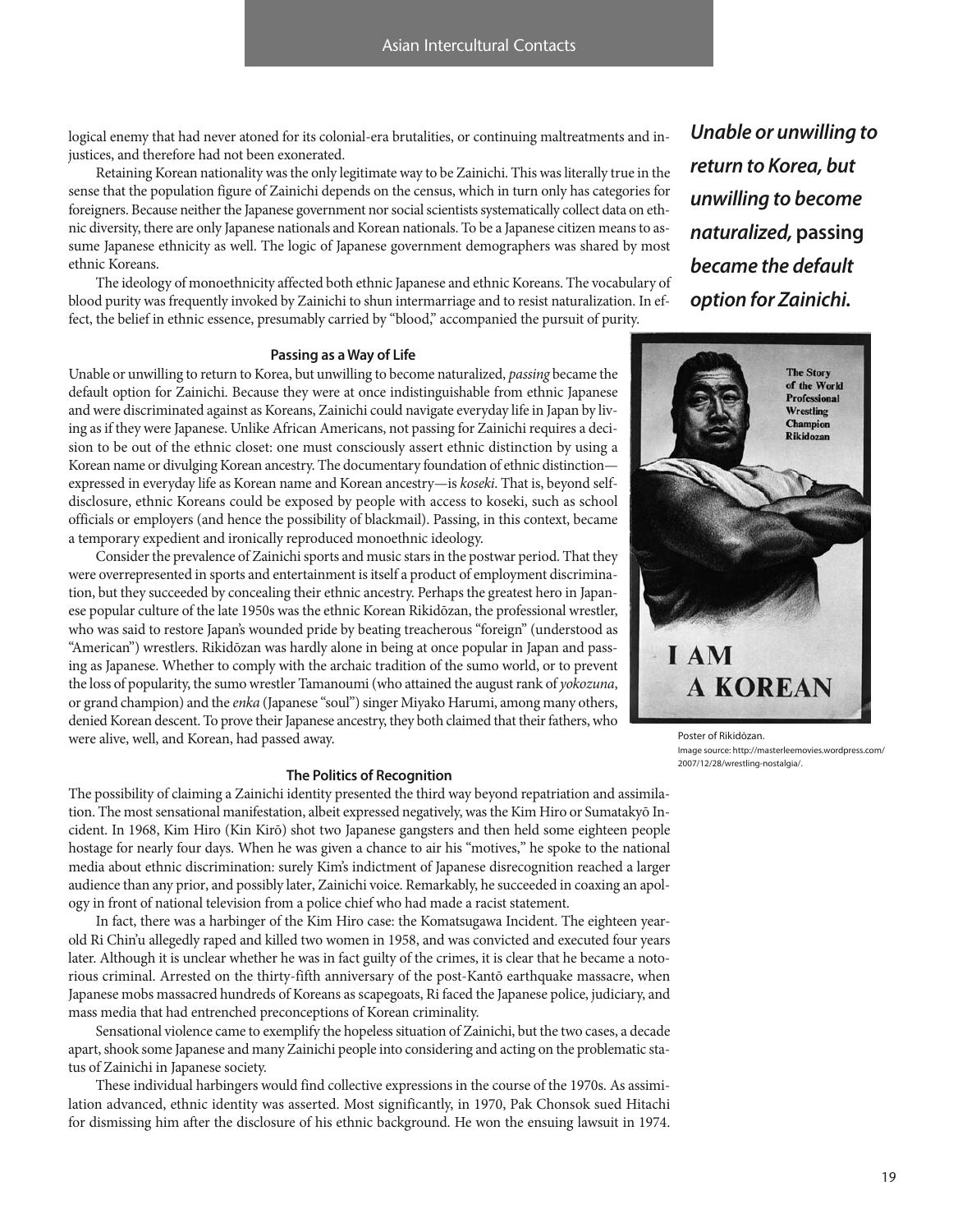*The declining impact of discrimination and the rise of ethnic recognition made Zainichi a significant presence in Japanese cultural and social life by the turn of the twenty-first century.*

The Hitachi case opened a decade of legal struggles, which were the Zainichi equivalent of the civil rights years in the United States. The Zainichi population and its supporters made a series of striking court victories that restored the social, civil, and political citizenship rights they had lost in the immediate postwar years.

By the early 1980s, Zainichi had become a "problem" that was no longer ignored outright. The antifingerprinting (or fingerprinting refusal) movement began with a "one man rebellion" by the Zainichi Tokyo resident Han Chongsok in 1980, followed soon thereafter by many others. Their narrow contention was that forced fingerprinting during alien registration was a violation of human rights and dignity. Their wider concern was the systematic discrimination against Zainichi and other non-ethnic Japanese people in Japan. If Pak Chonsok's suit against Hitachi had opened the possibility of legal struggles to combat disrecognition, then the anti-fingerprinting movement denoted its popular political realization.

The mid-1980s ethnic political mobilization capped at least a decade's worth of the Zainichi civil rights movement. By the early 1980s, authorities in Osaka, as well as those in other localities began to hire Korean nationals for civil service positions—the right that was denied immediately after the end of the war. The Zainichi legal and political struggle for recognition pricked the conscience of ethnic Koreans and ethnic Japanese. Zainichi disrecognition in Japanese public life was clearly in retreat by the 1980s.

### **Changing Japanese attitudes and Policies**

Having conquered Korea in the pre-war period, the Japanese continued to presume superiority over Koreans in the postwar period. South Korea was consistently one of the most disliked countries among Japanese people in the 1960s. However, from the 1988 Seoul Olympics to the 2002 World Cup, sports kindled Japanese interest in South Korea. Along with growing tourism, Korean food became a "boom." By 2000, kimchi was the most produced pickle in Japan, far exceeding the more traditional takuan.

The growing respect for South Korea—though North Korea remained a country to fear and parody—occurred in tandem with the decline of ethnic discrimination. The Japanese government's effort to be in line with the "advanced" countries, as well as in response to pressures from human rights and antidiscrimination groups, led to its extirpation of outright policies of discrimination, whether in opening up public-sector employment or disbursing medical and welfare benefits. Social movements certainly played a part in raising Japanese consciousness about societal evil. By the late 1980s, discrimination (sabetsu) had become a dirty word.

The first major measure was to open public university professorships to foreigners in 1982, followed by postal workers in 1984, and nurses in 1986. Although both national and local authorities continued to restrict foreigners from public sector employment, open discrimination has been in decline since the 1980s. By 1991, the permanent residency (tokubetsu eijū) status was granted to almost all the Zainichi population, and by 1993, fingerprinting was abolished for permanent residents during alien registration.

The declining force of systematic discrimination engendered efforts to incorporate the Zainichi population. Beyond lowering the hurdles for naturalization and dismantling legal bases of exclusion, the most visible act of recognition was suffrage rights in local elections. After the 1995 Japanese Supreme Court ruling on the constitutionality of local suffrage for non-citizens, the right to vote in local elections spread across the nation.

## **The Recovery of multiethnic Japan**

The declining impact of discrimination and the rise of ethnic recognition made Zainichi a significant presence in Japanese cultural and social life by the turn of the twenty-first century. The dark decades of disrecognition have given way to the dawning light of mutual recognition and nascent reconciliation. Both ethnic Japanese and ethnic Koreans recollected the monoethnic past and recast it as multiethnic.

One of the most popular Japanese movies of the 2000s, Pacchigi! (We Shall Overcome Someday, 2005) features Zainichi characters. Pacchigi! takes place in the 1960s. A guitar-strumming ethnic Japanese student falls in love at first sight with a girl at an ethnic Korean school. Her brother is something of a boss among ethnic Korean high school students, constantly fighting a gang of ethnic Japanese students. In a stereotypical sixties trope, love conquers all in the end to the tune of Japanese and Korean folksongs. In spite of obstacles, the Korean siblings both end up with ethnic Japanese lovers. Pacchigi! is set up like West Side Story, but without interethnic conflict or tragedy.

The growing assimilation of Zainichi into Japanese society does not necessarily lead to the extinction of Zainichi consciousness. When ethnic Koreans were indisputably a lower status group during the colo-



*Pacchigi!* cover. Image source: http://asianmediawiki.com/File: Breakthrougposter.jpg.